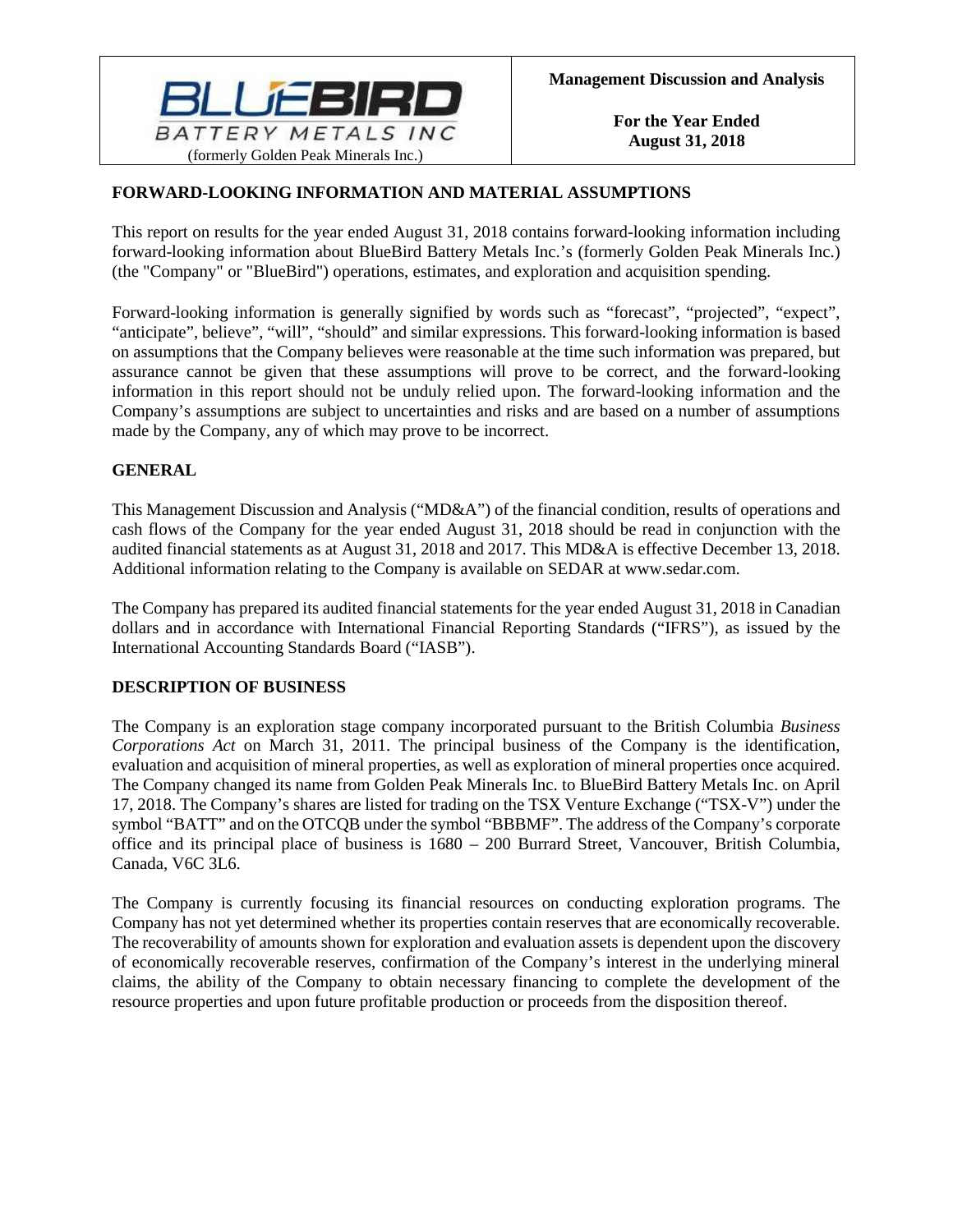

# **EXPLORATION AND EVALUATION ASSETS**

Total costs incurred on exploration and evaluation asset are summarized as follows:

|                                                | Atikwa<br>Lake/Maybrun<br><b>Properties</b> | Hemlo<br><b>Properties</b> | <b>Canegrass</b><br><b>Property</b> | <b>Ashburton</b><br><b>Property</b> | <b>Batt</b><br><b>Property</b> | Other<br><b>Properties</b> | <b>Total</b>    |
|------------------------------------------------|---------------------------------------------|----------------------------|-------------------------------------|-------------------------------------|--------------------------------|----------------------------|-----------------|
| <b>Acquisition Costs</b>                       |                                             |                            |                                     |                                     |                                |                            |                 |
| Balance, August 31, 2016                       | \$<br>61,209                                | \$                         |                                     | \$                                  | \$                             | \$<br>307,750              | \$<br>368,959   |
| Acquisition and option payments (cash)         | 56,480                                      | 205,000                    |                                     |                                     |                                | 50,000                     | 311,480         |
| Acquisition and option payments (shares)       | 607,000                                     | 2,074,500                  |                                     |                                     |                                | 110,000                    | 2,791,500       |
| Claim costs                                    | 1,264                                       | 10,522                     |                                     |                                     |                                |                            | 11,786          |
| Impairment                                     |                                             |                            |                                     |                                     |                                | (467,750)                  | (467,750)       |
| Balance, August 31, 2017                       | 725,953                                     | 2,290,022                  |                                     |                                     |                                |                            | 3,015,975       |
| Acquisition and option payments (cash)         |                                             |                            | 50,000                              | 25,000                              | 25,000                         |                            | 100,000         |
| Acquisition and option payments (shares)       |                                             | 883,500                    | 945,707                             |                                     | 67,500                         |                            | 1,896,707       |
| Claim costs                                    | 1,331                                       | 1,016                      |                                     |                                     |                                |                            | 2,347           |
| Impairment                                     | (17,000)                                    | (3, 174, 538)              |                                     |                                     |                                |                            | (3, 191, 538)   |
| Balance, August 31, 2018                       | \$<br>710,284                               | \$                         | \$<br>995,707                       | \$<br>25,000                        | \$<br>92,500                   | \$                         | \$<br>1,823,491 |
| <b>Deferred Exploration Expenditures</b>       |                                             |                            |                                     |                                     |                                |                            |                 |
| Balance, August 31, 2016                       | \$                                          | \$                         | \$                                  | \$                                  | \$                             | \$<br>25,000               | \$<br>25,000    |
| Camp and other                                 | 72,223                                      | 438.161                    |                                     |                                     |                                | 80.173                     | 590,557         |
| Geological                                     | 108,823                                     | 346,460                    |                                     |                                     |                                | 159,647                    | 614,930         |
| Geophysics                                     |                                             | 129,762                    |                                     |                                     |                                |                            | 129,762         |
| Impairment                                     |                                             | $\sim$                     |                                     |                                     |                                | (264, 820)                 | (264, 820)      |
| Balance, August 31, 2017                       | 181,046                                     | 914,383                    |                                     |                                     |                                |                            | 1,095,429       |
| Camp and other                                 | 6,000                                       | 15,100                     | 5,077                               | 4,685                               |                                |                            | 30,862          |
| Drilling                                       |                                             | $\overline{a}$             | 90,933                              |                                     |                                |                            | 90,933          |
| Geological                                     | 84,350                                      | 13,750                     | 114,911                             | 3,335                               | 48,629                         |                            | 264,975         |
| Geophysics                                     |                                             | 158,523                    | 63,972                              |                                     |                                |                            | 222,495         |
| Impairment                                     | (12,628)                                    | (1, 101, 756)              |                                     |                                     |                                |                            | (1, 114, 384)   |
| Balance, August 31, 2018                       | \$<br>258,768                               | \$                         | 274,893                             | \$<br>8,020                         | \$<br>48,629                   | \$<br>$\blacksquare$       | \$<br>590,310   |
| <b>Total Exploration and Evaluation Assets</b> |                                             |                            |                                     |                                     |                                |                            |                 |
| Balance, August 31, 2017                       | \$<br>906,999                               | \$<br>3,204,405            |                                     | \$                                  | \$                             |                            | \$<br>4,111,404 |
| Balance, August 31, 2018                       | \$<br>969,052                               | \$<br>$\blacksquare$       | \$<br>1,270,600                     | \$<br>33,020                        | \$<br>141,129                  | \$<br>$\blacksquare$       | \$<br>2,413,801 |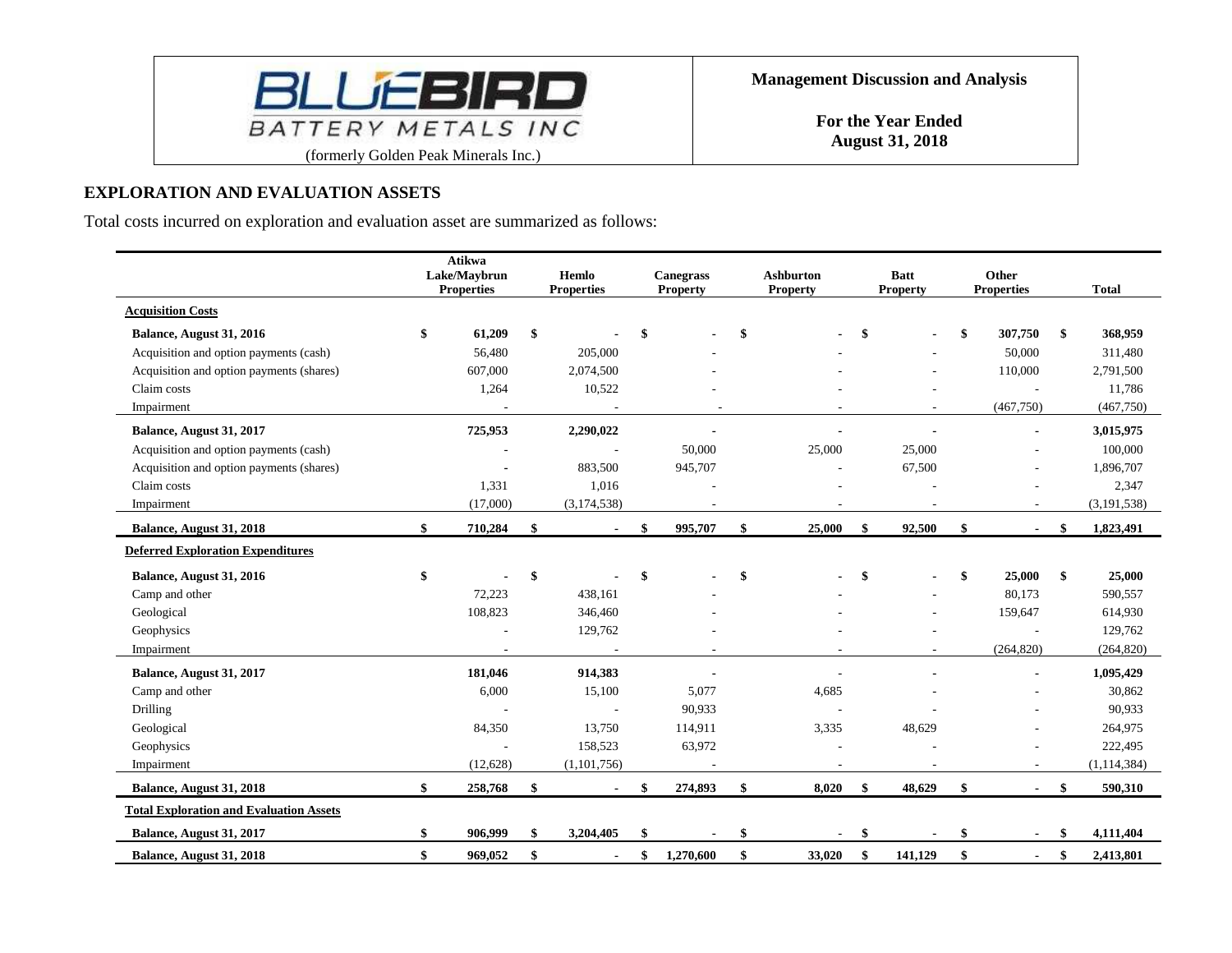

# **Atikwa Lake / Maybrun Property**

The Atikwa Lake Property is located in northwestern Ontario in the Rainy River district, an emerging gold camp. The Company has assembled a land position centered around the Maybrun Mine, a past- producing gold-copper deposit.

On February 4, 2016, the Company entered into an agreement to acquire a 100% undivided interest in 20 mineral claims located in Ontario. As consideration, the Company issued 75,000 common shares of the Company at a value of \$60,000.

In March 2017, an additional five claims were acquired for \$6,480.

On April 7, 2017, the Company entered into an agreement to acquire a 100% interest in the Maybrun Property located in Ontario. As consideration, the Company issued 1,200,000 common shares at a value of \$600,000 and paid \$40,000 in cash.

The vendors retained a 2% net smelter return royalty ("NSR") on the property. The Company has the option to purchase 1% of the 2% NSR (one-half) at a price of \$1,000,000.

On June 19, 2017, the Company entered into an option agreement to acquire additional claims on the Atikwa Lake Property. Under the terms of the option agreement, the Company could earn a 100% interest by making payments as follows:

- Issuing 25,000 common shares of the Company (issued) and making a cash payment of \$10,000 (paid) upon approval by the TSX-V;
- Issuing 25,000 common shares of the Company and making a cash payment of \$25,000 by June 23, 2018;
- Issuing 50,000 common shares of the Company and making a cash payment of \$35,000 by June 23, 2019; and
- Issuing 85,000 common shares of the Company and making a cash payment of \$60,000 by June 23, 2020.

The Company was also required to incur exploration expenditures on the additional claims as follows:

- \$50,000 on or before June 19, 2018;
- An additional \$75,000 on or before June 19, 2019; and
- An additional \$150,000 on or before June 19, 2020.

The vendors retained a 2% NSR on the property. The Company had the option to purchase 1% of the 2% NSR (one-half) at a price of \$1,000,000.

On April 6, 2018, the Company provided termination notice to the vendors of the June 19, 2017 option agreement. The Company recorded an impairment of \$29,628 as a result of the termination.

### **Canegrass Property**

On March 15, 2018, the Company entered into an option agreement with Trafalgar Resources Pty. Ltd. ("Trafalgar") to acquire a 100% interest in the Canegrass Property, located in the Mount Magnet region of Western Australia.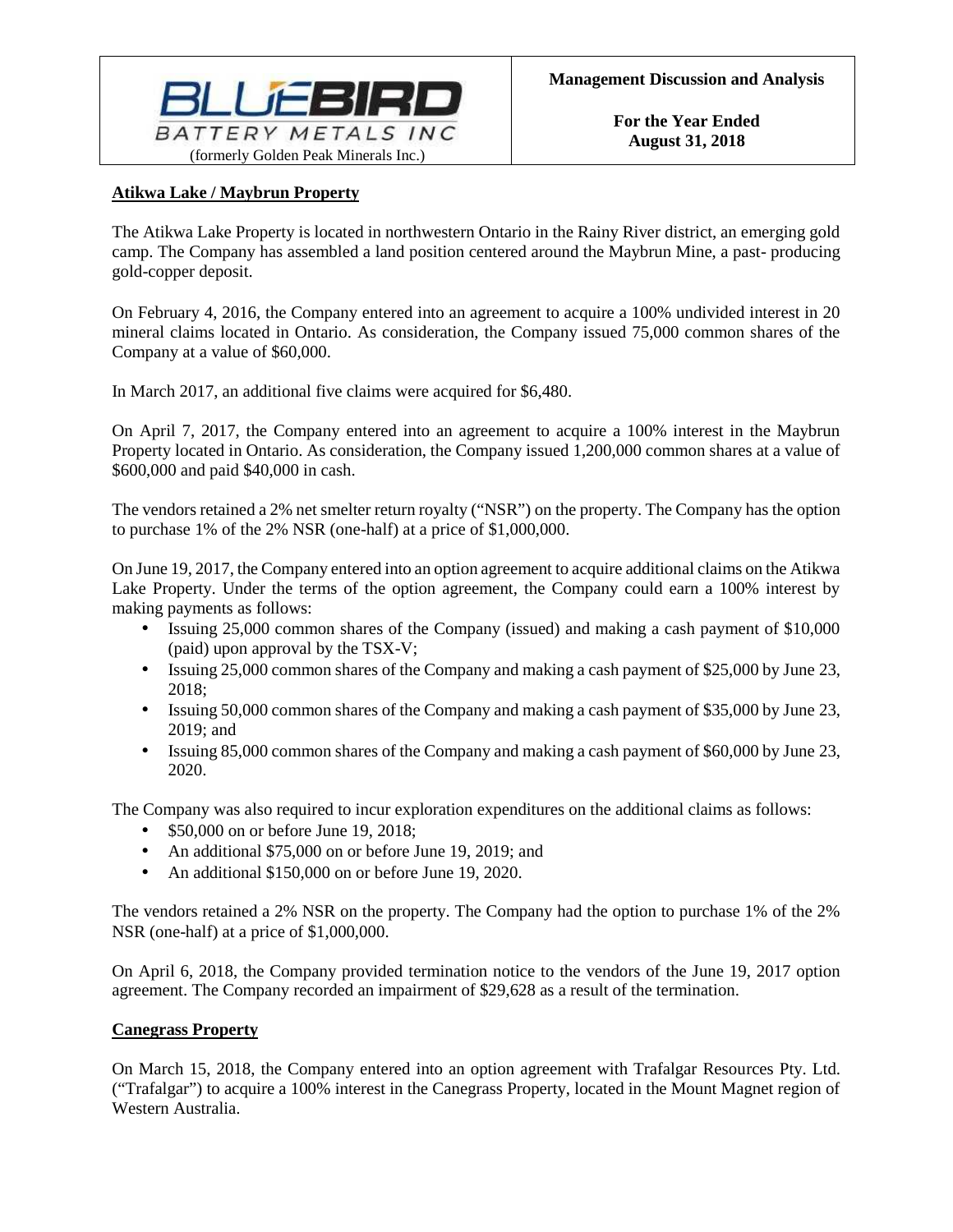

In consideration, the Company must make payments as follows:

- Cash payment of \$25,000 (paid) and issuance of 3,000,000 common shares of the Company (issued) upon approval by the TSX-V (approval received on March 21, 2018);
- Issuance of an additional 1,875,000 common shares of the Company on or before March 21, 2019; and
- Issuance of an additional 1,875,000 common shares of the Company on or before March 21, 2020.

The Company must also incur exploration expenditures as follows:

- \$500,000 on or before March 21, 2019;
- An additional \$1,000,000 on or before March 21, 2020; and
- An additional \$1,500,000 on or before March 21, 2021.

A finder's fee of 261,058 shares (issued and valued at \$75,707) was paid in relation to the agreement. Subject to further TSX-V approval, a discovery bonus of 1,500,000 common shares of the Company will be issued in the event of discovery of a copper/cobalt equivalent resource of 250,000 ounces or greater on the Canegrass Property.

The Company also paid a \$25,000 letter of intent ("LOI") fee to Trafalgar during the year ended August 31, 2018.

# Phase One Exploration Program

On August 7, 2018, the Company reported the results of surface rock chips collected at VTEM-08 during the cultural survey of the planned drill sites, returning anomalous vanadium, titanium and iron values. The results fell within a broad, elongate,  $V_2O_5$  surface anomaly defined by historical rock chip samples (Refer to the press release dated August 7, 2018).

On October 23, 2018, the Company announced results for five reverse circulation holes drilled near VTEM-08. The holes were drilled on one section and spaced 80 metres between holes. The initial hole on the section BBRC001 targeted the VTEM-08 anomaly to evaluate for potential magmatic nickel, copper sulphide mineralization. The remaining four holes on the section targeted a broad, elongate, coincident rock geochemical surface anomaly (vanadium) and magnetic anomaly measuring 4,500 metres by 500 metres. Significant assay results were as follows:

| <b>Hole ID</b> | From   | To     | Interval <sup>(1)</sup> | $V_2O_5$ |
|----------------|--------|--------|-------------------------|----------|
|                | (m)    | (m)    | (m)                     | $(\%)$   |
| <b>BBRC001</b> | 0.00   | 102.00 | 102.00                  | 0.36     |
| including      | 35.00  | 55.00  | 20.00                   | 0.49     |
| and            | 64.00  | 81.00  | 17.00                   | 0.78     |
| including      | 72.00  | 80.00  | 8.00                    | 1.03     |
| <b>BBRC002</b> | 0.00   | 121.00 | 121.00                  | 0.31     |
| including      | 38.00  | 61.00  | 23.00                   | 0.46     |
| and            | 100.00 | 119.00 | 19.00                   | 0.53     |
| including      | 110.00 | 119.00 | 9.00                    | 0.68     |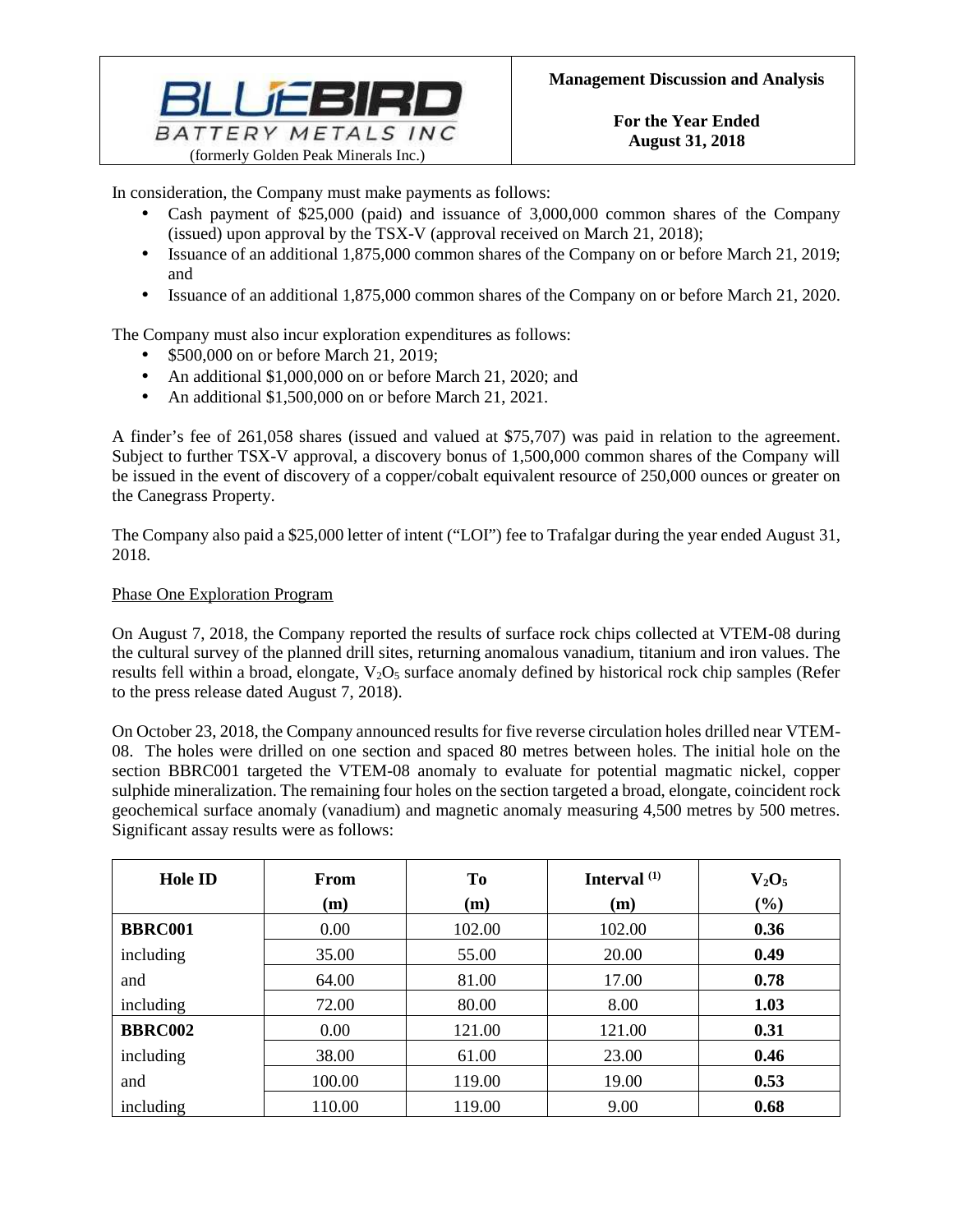

**For the Year Ended August 31, 2018**

| <b>BBRC003</b> | 0.00  | 85.00 | 85.00 | 0.16 |
|----------------|-------|-------|-------|------|
| including      | 32.00 | 34.00 | 2.00  | 0.48 |
| <b>BBRC004</b> | 25.00 | 78.00 | 53.00 | 0.23 |
| including      | 39.00 | 42.00 | 3.00  | 0.39 |
| and            | 62.00 | 63.00 | 1.00  | 0.63 |
| <b>BBRC005</b> | 8.00  | 63.00 | 55.00 | 0.21 |
| including      | 30.00 | 38.00 | 8.00  | 0.58 |
| including      | 35.00 | 38.00 | 3.00  | 0.88 |

*(1) The intervals noted in the above table are measured downhole and are not true width. There is insufficient information at this time to determine the true width of the mineralized zone.*

On November 29, 2018, the Company announced results from five diamond drill holes. All holes during the Phase One drill program targeted VTEM anomalies. The diamond drill campaign consisted of 1,380 metres and all holes intersected anomalous Ni, Cu, and Co grades, establishing a trend with a 4,500-metre strike length within magnetite-rich gabbro-norites trend Significant assay results are presented in the following table:

| <b>Hole ID</b> | From (m) | <b>To</b> | Interval <sup>(1)</sup> | Ni (%) | Cu (%) | Co   | <b>Target</b> |
|----------------|----------|-----------|-------------------------|--------|--------|------|---------------|
|                |          | (m)       | (m)                     |        |        | (%)  |               |
| <b>BBDD001</b> | 142.96   | 144.66    | 1.70                    | 1.20   | 0.41   | 0.10 | VTEM-06       |
| including      | 144.09   | 144.66    | 0.57                    | 3.07   | 0.62   | 0.24 |               |
| <b>BBDD002</b> | 243.15   | 257.40    | 14.25                   | 0.69   | 0.82   | 0.05 | $CG-039$      |
| including      | 250.80   | 255.70    | 4.90                    | 1.33   | 1.26   | 0.10 |               |
| <b>BBDD003</b> | 225.80   | 227.00    | 1.20                    | 0.48   | 0.98   | 0.06 | $CG-02$       |
| <b>BBDD004</b> | 275.00   | 279.00    | 4.00                    | 0.25   | 0.41   | 0.05 | $CG-02$       |
| including      | 277.85   | 279.00    | 1.15                    | 0.37   | 0.70   | 0.08 |               |
| <b>BBDD005</b> | 255.70   | 263.00    | 7.30                    | 0.14   | 0.31   | 0.02 | $CG-02$       |
| including      | 256.75   | 257.15    | 0.40                    | 0.50   | 1.51   | 0.06 |               |

*(1) The intervals noted in the above table are measured downhole and are not true width. There is insufficient information at this time to determine the true width of the mineralized zone.*

*(2) Platinum and palladium assay results are pending.*

The technical content in this MD&A has been reviewed and approved by Wesley Hanson, P.Geo., a director of the Company and a Qualified Person pursuant to National Instrument 43-101.

### **Ashburton Project**

On August 8, 2018, the Company entered into an agreement to acquire a 100% interest in the Ashburton project, located in Western Australia.

In consideration, the Company must make payments as follows:

• Issuing common shares of the Company worth \$750,000 (issued subsequent to August 31, 2018) upon completion; and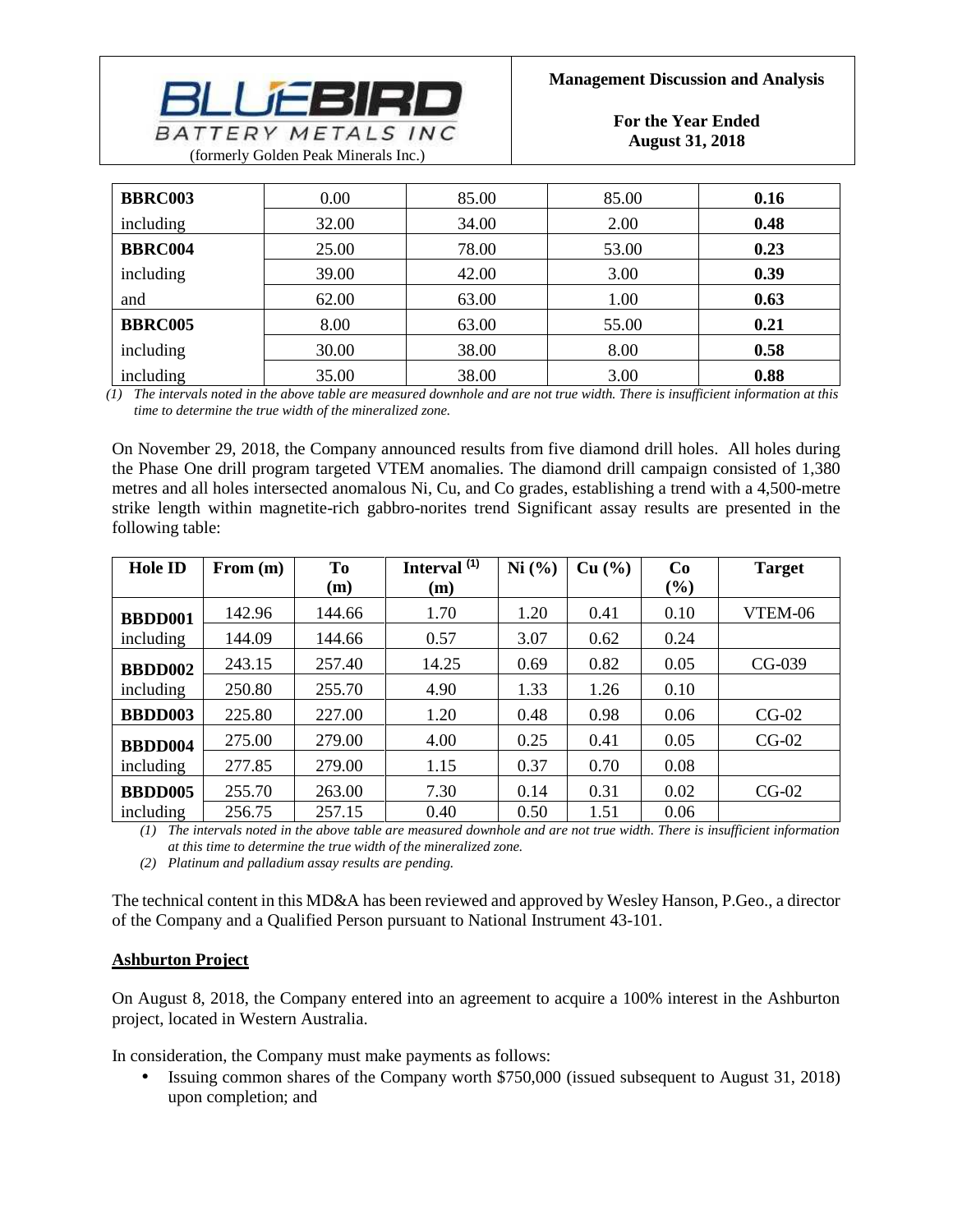

• Issuing common shares of the Company worth \$750,000 on the first anniversary of the completion date.

The Company also paid a \$25,000 LOI fee to the vendor during the year ended August 31, 2018.

### **Batt Property**

On March 26, 2018, the Company entered into an option agreement with Strategic Metals Ltd. ("Strategic") to acquire an 80% interest in the Batt Property, located in Yukon Territory.

In consideration, the Company paid cash of \$25,000 and issued 250,000 common shares of the Company valued at \$67,500.

The Company must also incur exploration expenditures as follows:

- \$50,000 on or before March 31, 2019 (incurred subsequent to August 31, 2018);
- An additional \$150,000 on or before March 31, 2020; and
- An additional \$300,000 on or before March 31, 2021.

Strategic retains a 1% NSR on the property. In the case the option agreement terms are met, a joint venture ("JV") will be formed between the Company and Strategic. Should Strategic's JV participation drop below 10%, the NSR will increase to 2%. At that time, the Company may repurchase 1% (one-half) of the NSR for \$1,000,000, subject to further TSX-V approval.

### **Hemlo Properties**

### Heikki Property

On October 28, 2016, and as amended November 17, 2017, the Company entered into four option agreements to acquire the Esa, Kulta, Seija and Soturi properties, collectively, the Heikki Property.

Under the terms of the option agreement, the Company could earn a 100% interest by making payments as follows:

- Issuing 2,600,000 common shares of the Company (issued and valued at \$1,040,000) and making a cash payment of \$105,000 (paid) upon approval by the TSX-V;
- Issuing 3,100,000 common shares of the Company by January 31, 2018; and
- Issuing 1,750,000 common shares of the Company by November 17, 2018.

The vendors retained a 3% NSR on the property. The Company had the option to purchase 1% of the 3% NSR (one-third) at a price of \$500,000.

On August 9, 2017, the Company announced initial results of a completed airborne VTEM™ survey and the completion and filing of the initial National Instrument ("NI") 43-101 Technical Report on the Heikki Property.

NI-43-101 Technical Report Highlights:

• The Report, based on positive merits of the project and exploration potential, recommends: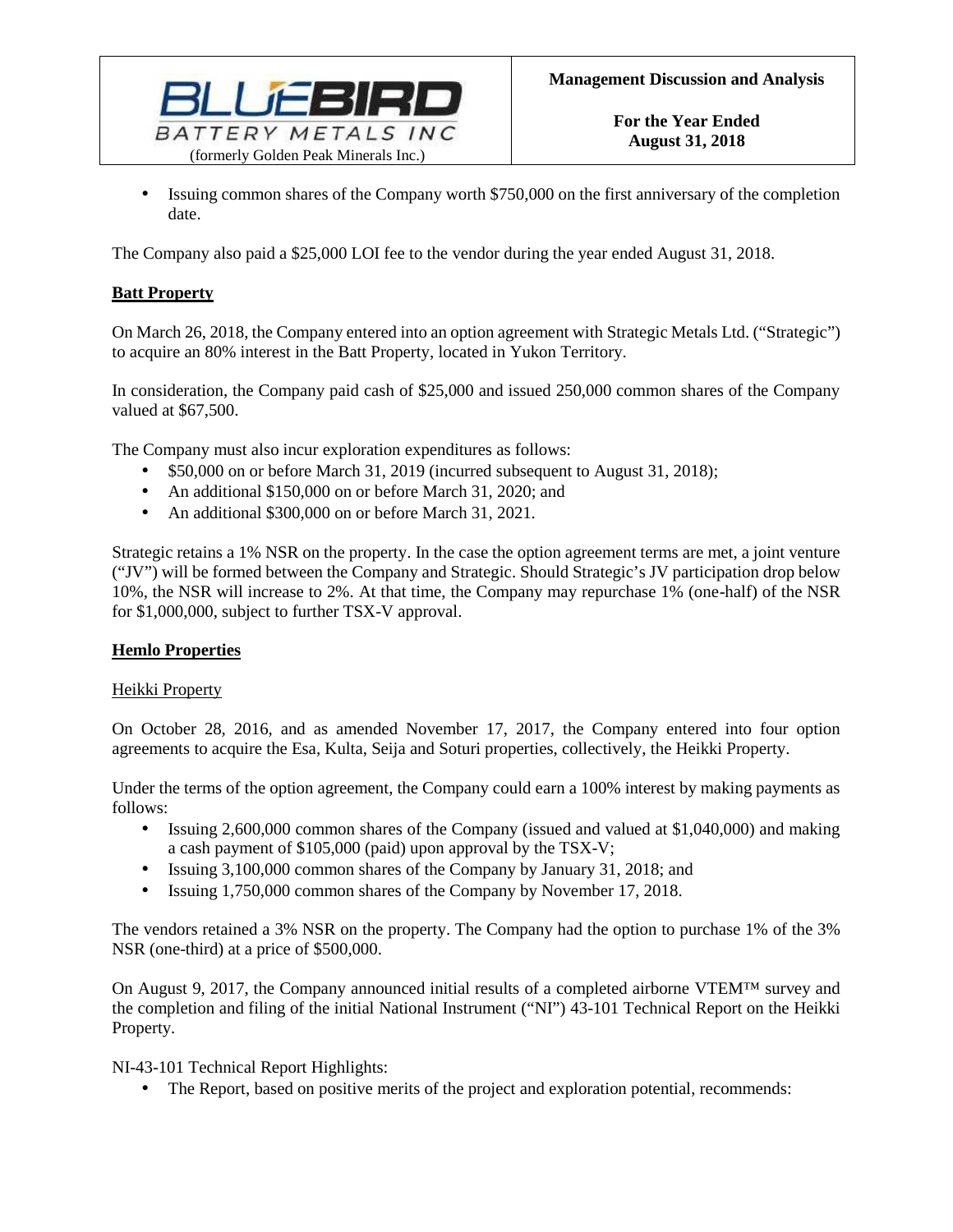

- o Completion of a CAD\$2.6 million, two phase exploration program that includes airborne and surface geophysics, regional and local scale geological mapping and sampling (Phase 1) followed by compilation, interpretation and diamond drilling (Phase 2).
- The Report also provides a recommendation that the area where the metasedimentary and intermediate/mafic volcanic rocks are in contact with the Cedar Lake Pluton is a prime exploration target.

The Company filed the Report entitled *N.I. 43-101 Technical Report on the Heikki Hemlo Property* dated July 17, 2017. The Report was authored by independent consultants Peter Caldbick, P.Geo. and J. Garry Clark, P.Geo. The Report is available on SEDAR [\(www.sedar.com\)](http://www.sedar.com/) under the Company's profile.

On April 6, 2018, the Company provided termination notice to the vendors of the Heikki Property. The Company issued 3,100,000 common shares of the Company valued at \$883,500 in relation to the January 31, 2018 payment. The Company recorded an impairment of \$2,997,499 as a result of the termination.

# Hemlo East

On January 27, 2017, the Company entered into an option agreement to acquire the Hemlo East Property, located in Ontario. Under the terms of the option agreement, the Company could earn a 100% interest by making payments as follows:

- Issuing 750,000 common shares of the Company (issued and valued at \$352,500) and making a cash payment of \$100,000 (paid) upon approval by the TSX-V;
- Issuing 500,000 common shares of the Company and making a cash payment of \$100,000 by February 8, 2018;
- Issuing 500,000 common shares of the Company and making a cash payment of \$100,000 by February 8, 2019; and
- Issuing 500,000 common shares of the Company and making a cash payment of \$40,000 by February 8, 2020.

The Company was also required to incur exploration expenditures on the property as follows:

- \$600,000 on or before January 27, 2018;
- An additional \$600,000 on or before January 27, 2019; and
- An additional \$600,000 on or before January 27, 2020.

The vendor retained a 2.5% NSR on the property. The Company had the option to purchase 0.5% of the 2.5% NSR (one-fifth) at a price of US \$1,000,000.

On January 31, 2018, the Company provided termination notice to the vendor of the Hemlo East Property. The Company recorded an impairment of \$591,195 as a result of the termination.

# Hemlo East Extension and Hemlo West

On May 31, 2017, and as amended December 18, 2017 and January 31, 2018, the Company entered into two agreements to acquire additional claims in the Hemlo area. Under the terms of the agreements, the Company could earn a 100% interest by making payments as follows:

• Issuing 2,200,000 common shares of the Company upon approval by the TSX-V (issued and valued at \$682,000); and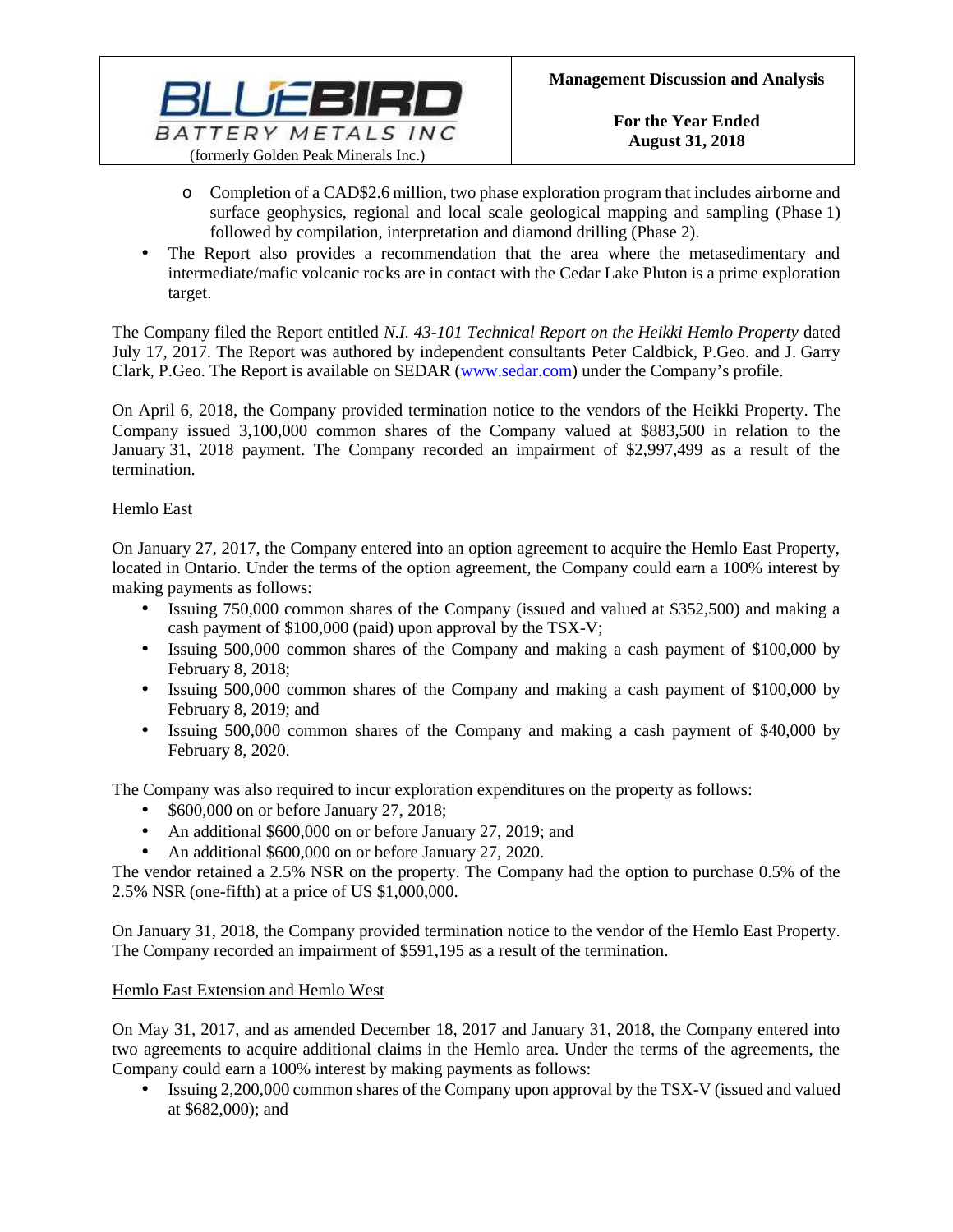

• Issuing 1,000,000 common shares of the Company and making a cash payment of \$500,000 by March 2, 2018.

The vendors retained a 2% NSR on each property. The Company had the option to purchase 1% of each 2% NSR (one-half) at a price of \$1,000,000 each.

On April 6, 2018, the Company provided termination notice to the vendors of the Hemlo East Extension Property and Hemlo West Property. The Company recorded an impairment of \$687,600 as a result of the terminations.

### **Other Properties**

See audited financial statements for details of properties written off during the August 31, 2017 fiscal year.

### **Flow-through**

At August 31, 2018, the Company had no remaining commitment to incur exploration expenditures in relation to its December 2016 flow-through share financing.

### **SELECTED ANNUAL INFORMATION**

|                                  | August 31,<br>2018 | August 31,<br>2017 | August 31,<br>2016 |
|----------------------------------|--------------------|--------------------|--------------------|
| Revenue                          |                    |                    |                    |
| Net loss                         | (6,300,245)        | (1,751,417)        | (575, 236)         |
| Basic and diluted loss per share | (0.22)             | (0.14)             | (0.37)             |
| Total assets                     | 2,836,018          | 4,365,163          | 400,988            |
| Long-term debt                   |                    |                    |                    |
| Dividends                        |                    |                    |                    |

#### **SUMMARY OF QUARTERLY RESULTS (\$000s except earnings per share)**

| For the Quarter Periods Ending on | August 31,<br>2018 | <b>May 31,</b><br>2018 | February 28,<br>2018 | November 30,<br>2017 |
|-----------------------------------|--------------------|------------------------|----------------------|----------------------|
| Revenue                           |                    |                        |                      |                      |
| Net loss                          | (934)              | (1,033)                | (4,214)              | .119                 |
| Basic and diluted loss per common |                    |                        |                      |                      |
| share                             | (0.02)             | (0.03)                 | (0.16)               | (0.01)               |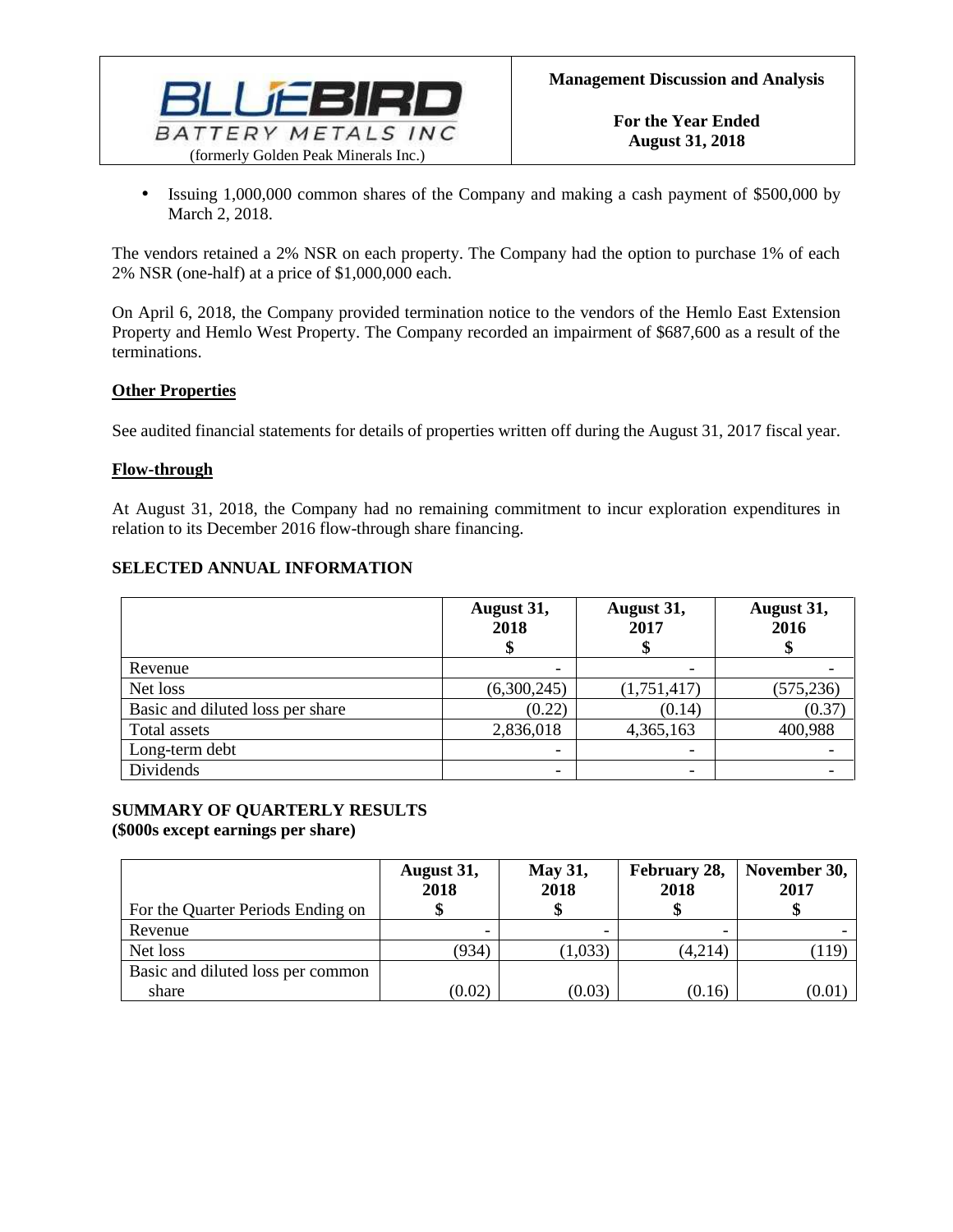

| For the Quarter Periods Ending on | August 31,<br>2017 | <b>May 31,</b><br>2017 | February 28,<br>2017 | November 30,<br>2016 |
|-----------------------------------|--------------------|------------------------|----------------------|----------------------|
| Revenue                           |                    |                        |                      |                      |
| Net loss                          | (788)              | (574)                  | $\left(81\right)$    | (308)                |
| Basic and diluted loss per common |                    |                        |                      |                      |
| share                             | (0.04)             | (0.04)                 | (0.01)               | (0.06)               |

# **OPERATIONS**

# Year Ended August 31, 2018

During the year ended August 31, 2018, the Company reported a net loss of \$6,300,245 (2017 - \$1,751,417). Variations in expenses from the year ended August 31, 2018 to the year ended August 31, 2017 were as follows:

- Consulting fees of \$607,319 (2017 \$396,309) increased as the Company engaged additional consultants later in the 2017 fiscal year that continued into 2018;
- Management fees of \$392,419 (2017 \$116,750) increased primarily as a result of payments to the former CEO of \$135,000 and former President of \$112,500 upon termination of their respective consulting agreements;
- Office and general of \$48,226 (2017 \$15,064) increased due to more exploration activity in the current period resulting in higher office and general expenses;
- Pre-exploration costs of \$50,000 (2017 \$nil) related to LOI payments which the Company decided to terminate;
- Professional fees of \$136,556 (2017 \$18,729) increased due to increased legal fees related to property acquisitions in Australia;
- Rent of \$36,000 (2017 \$18,681) increased as the rental rate was higher in 2018;
- Share-based payments of \$377,006 (2017 \$421,627) was the result of fewer options granted in 2018;
- Shareholder communications and investor relations of \$141,107 (2017 \$101,314) was the result of increased promotional activity for the Company in 2018;
- Transfer agent and filing fees of \$44,518 (2017 \$86,455) were higher in 2017 due to more property filings and the costs of a US listing;
- Travel of \$178,719 (2017 \$11,409) increased as a result of travel costs to Australia, as well as for increased promotional activity;
- Impairment of exploration and evaluation assets of \$4,305,922 (2017 \$732,570) relates to the impairment of the Hemlo properties and a portion of the Atikwa/Maybrun property in 2018, while in 2017 it related to the impairment of the Grenfell, Lac Lapointe, Foubert Lake and Oyster properties;
- Other income of \$25,338 (2017 \$278,112) relates to the reduction of other liability (which reflects the premium paid by investors on the Company's 2016 flow-through share grant) upon completion of qualifying exploration expenditures by the Company; and
- Loss on settlement of accounts payable of  $\sin$  (2017 \$107,333) is the result of the Company issuing shares and warrants to settle accounts payable and the timing creating a difference in the valuation of the securities issued.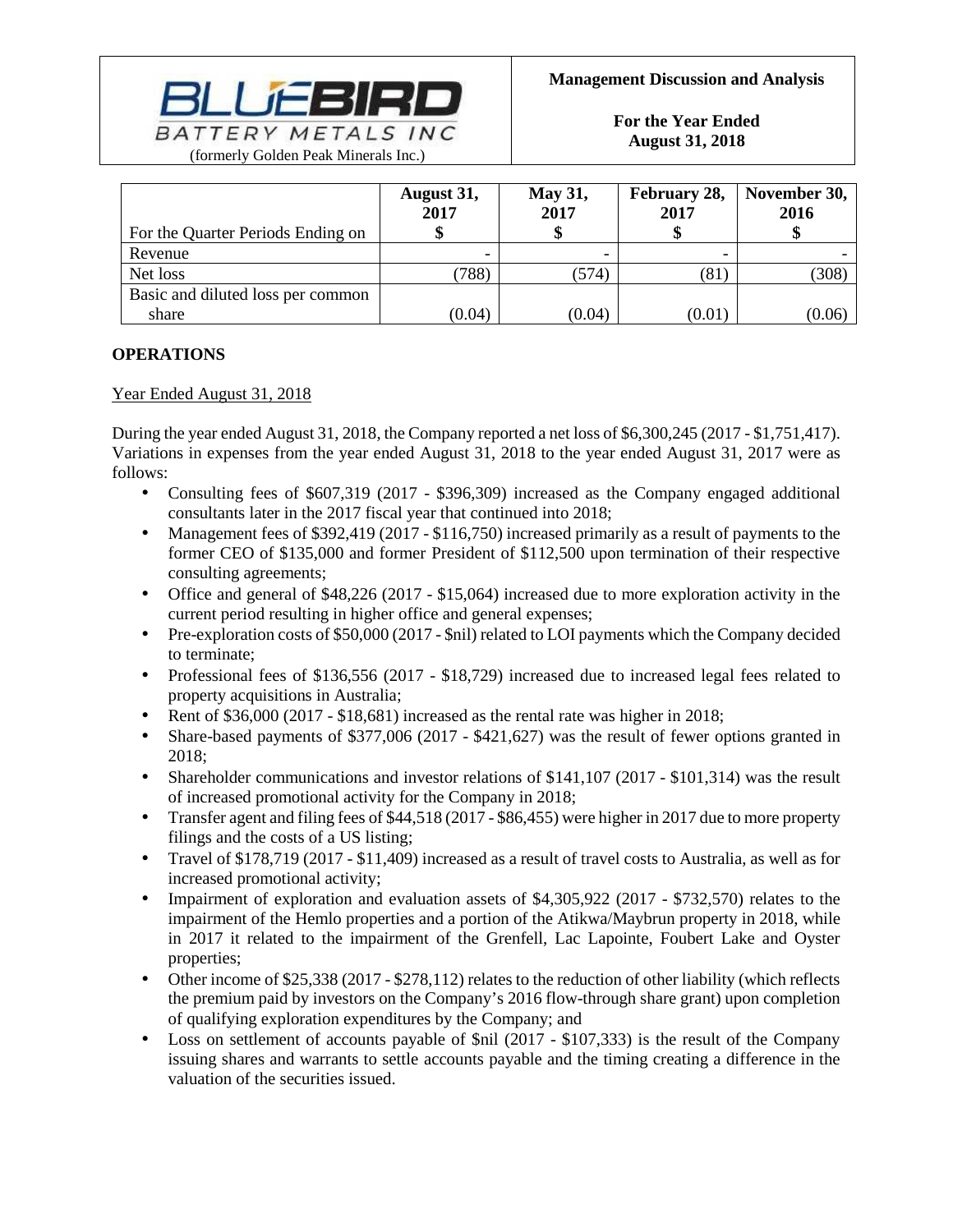

### Three Months Ended August 31, 2018

During the three months ended August 31, 2018, the Company reported a net loss of \$933,657 (2017 - \$788,183). Variations in expenses from the three months ended August 31, 2018 to the three months ended August 31, 2017 were as follows:

- Consulting fees of \$173,375 (2017 \$101,828) increased as the Company engaged more consultants during the fourth quarter of 2018 than the same period in 2017;
- Management fees of \$304,919 (2017 \$15,000) increased primarily as a result of payments to the former CEO of \$135,000 and former President of \$112,500 upon termination of their respective consulting agreements;
- Office and general of \$23,336 (2017 \$1,439) increased due to more exploration activity in the current period resulting in higher office and general expenses;
- Pre-exploration costs of \$50,000 (2017 \$nil) related to LOI payments for which the Company decided to terminate;
- Professional fees of \$97,205 (2017 \$14,000) increased due to increased legal fees related to property acquisitions in Australia;
- Rent of \$9,000 (2017 \$5,156) increased as the rental rate was higher in 2018;
- Shareholder communications and investor relations of \$61,616 (2017 \$11,209) was the result of increased promotional activity for the Company in 2018;
- Transfer agent and filing fees of \$12,323 (2017 \$6,867) increased due to filing fees related to acquisitions;
- Travel of \$64,548 (2017 \$2,722) increased as a result of travel costs to Australia, as well as for increased promotional activity;
- Impairment of exploration and evaluation assets of \$nil (2017 \$672,570) relates to the impairment of the Grenfell, Lac Lapointe and Foubert Lake properties in Q4 2017; and
- Other income of \$nil (2017 \$43,002) relates to the reduction of other liability (which reflects the premium paid by investors on the Company's 2016 flow-through share grant) upon completion of qualifying exploration expenditures by the Company.

# **LIQUIDITY AND CAPITAL RESOURCES**

The Company's cash at August 31, 2018 was \$260,836, compared to \$178,018 at August 31, 2017. The working capital was \$2,574 (2017 - \$36,720).

The Company will need to raise additional financing in order to meet general working capital requirements for the 2019 fiscal year and to make option payments and continue exploration on its mineral properties. Subsequent to August 31, 2018, the Company received proceeds of \$460,767 on the exercise of 2,408,833 share purchase warrants and 200,000 stock options.

### **SUBSEQUENT EVENTS**

The following subsequent events are not discussed elsewhere in this MD&A:

a) Subsequent to August 31, 2018, the Company issued 2,403,833 common shares for proceeds of \$420,767 on the exercise of 2,403,833 share purchase warrants and 200,000 common shares for proceeds of \$40,000 on the exercise of 200,000 stock options.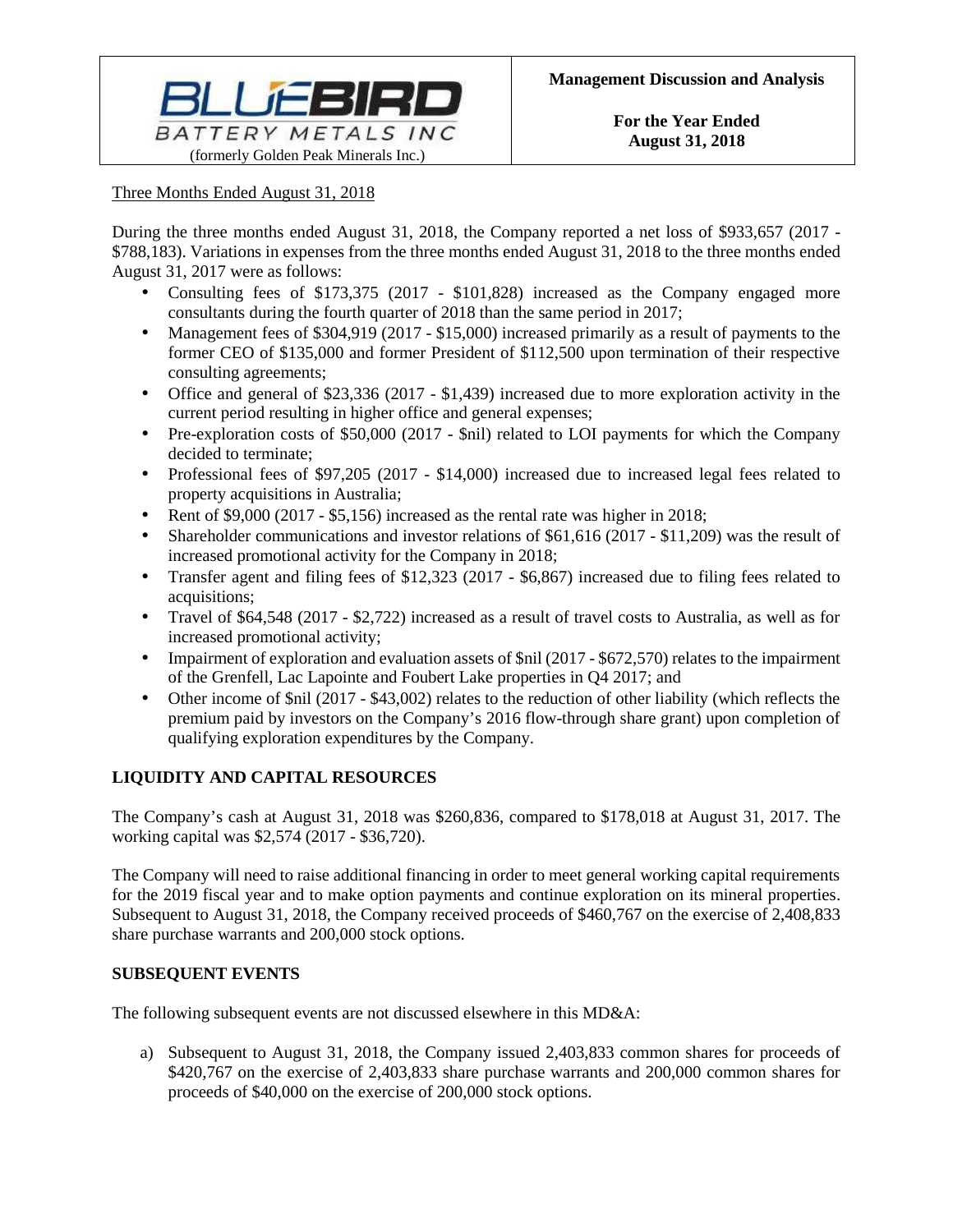

- b) Subsequent to August 31, 2018, 1,075,000 stock options and 371,500 warrants expired unexercised.
- c) On October 9, 2018, the Company issued 1,633,631 common shares for the Ashburton project.
- d) On November 1, 2018, the Company issued 300,000 stock options to a consultant with an exercise price of \$0.25 and an expiry date of November 1, 2020.

### **OFF-BALANCE SHEET ARRANGEMENTS**

The Company has not entered into any off-balance sheet arrangements.

### **TRANSACTIONS WITH RELATED PARTIES**

These amounts of key management compensation are included in the amounts shown on the consolidated statements of comprehensive loss:

|                          |    | 2018    |     | 2017    |
|--------------------------|----|---------|-----|---------|
| Consulting fees          | S  | 14,125  |     | 55,500  |
| Geological               | \$ | 102,083 |     | 58,333  |
| Management fees*         | \$ | 392,419 | -\$ | 116,750 |
| Share-based compensation |    | 210,289 | \$  | 94,402  |

\* includes \$135,000 (2017 - \$nil) paid to the former Chief Executive Officer and \$112,500 (2017 - \$nil) paid to the former President upon termination of their respective consulting agreements.

Key management includes directors and officers of the Company, including the Chief Executive Officer and Chief Financial Officer.

During the year ended August 31, 2018, the Company paid \$14,125 (2017 - \$55,500) for consulting fees to companies controlled by directors, \$392,419 (2017 - \$116,750) for management fees to companies controlled by directors and officers and \$36,000 in rent to a company in which an officer of the Company is an officer and director (2017 - \$18,681 in rent to companies controlled by directors).

As at August 31, 2018, included in accounts payable and accrued liabilities is \$31,465 (2017 - \$3,216) due to a company controlled by an officer of the Company and \$nil (2017 - \$47,032) due to a company in which an officer of the Company is an officer and director for shared administrative costs. These amounts are unsecured, non-interest-bearing and have no fixed terms of repayment.

### **COMMITMENTS**

The Company is obligated to make certain payments and issue shares in connection with the acquisition of its exploration and evaluation assets.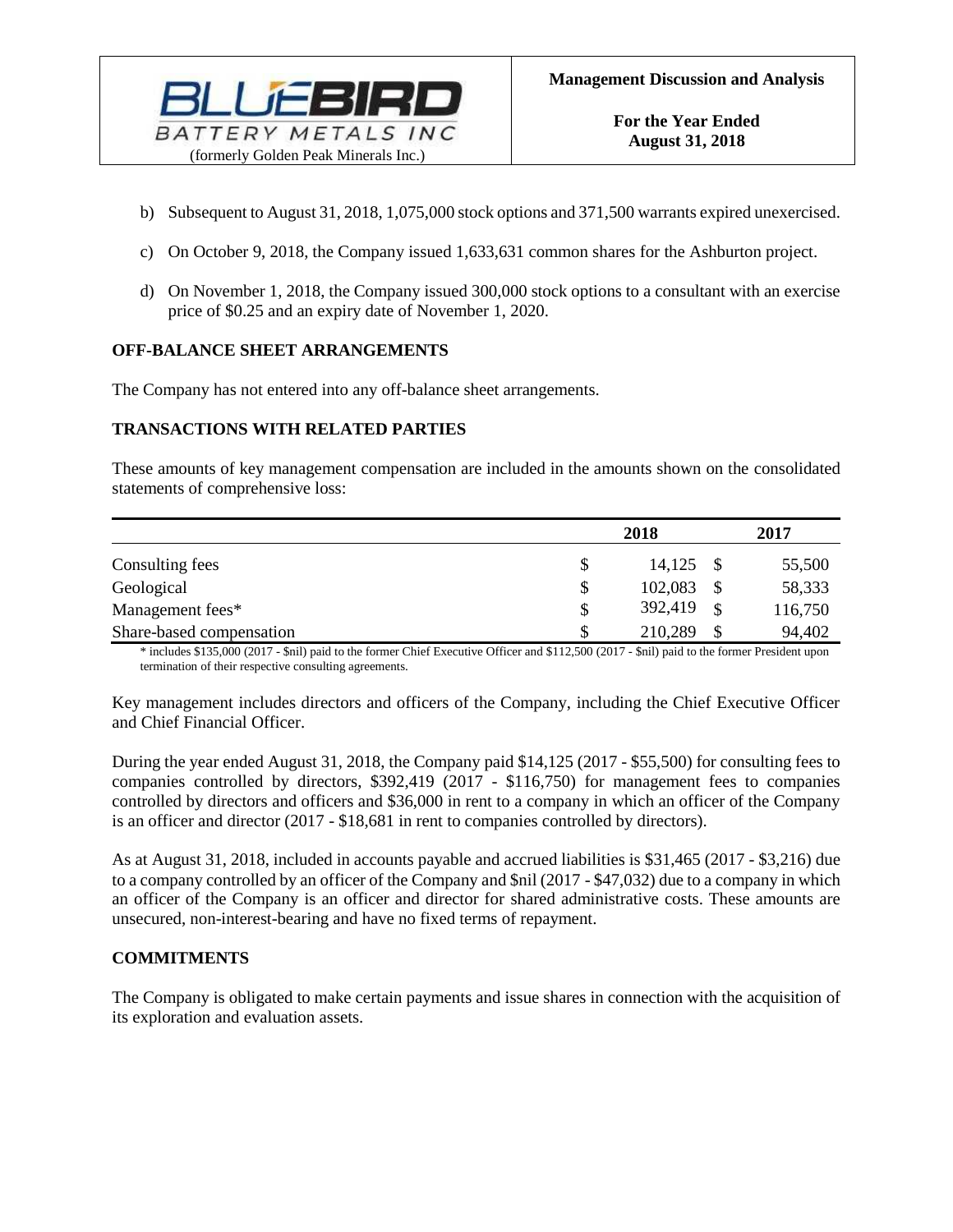

# **NEW ACCOUNTING STANDARDS ISSUED BUT NOT YET EFFECTIVE**

Certain new standards, interpretations and amendments to existing standards have been issued by the IASB or the International Financial Reporting Interpretations Committee ("IFRIC") that are mandatory for accounting periods noted below. Some updates that are not applicable or are not consequential to the Company may have been excluded from the list below.

### **Accounting standards effective January 1, 2018**

### IFRS 9 *Financial Instruments*

IFRS 9 introduces new requirements for classifying and measuring financial assets and liabilities. Additional amendments include introduction of new hedge accounting model and a new expected-loss impairment model. This standard is effective for annual periods beginning on or after January 1, 2018.

Adoption of this accounting standard is not expected to have a material impact on the Company's consolidated financial statements.

### IFRS 2 *Share-based Payments*

In June 2016 the Board issued the final amendments to IFRS 2, which amended (a) the effects that vesting conditions have on the measurement of a cash-settled share-based payment; (b) the accounting for modification of the terms of a share-based payment that changes the classification of the transaction from cash-settled to equity settled; and (c) classification of share-based payment transactions with net settlement features. This standard is effective for annual periods beginning on or after January 1, 2018.

Adoption of this accounting standard is not expected to have a material impact on the Company's consolidated financial statements.

### IFRS 15 *Revenue from Contracts with Customers*

On May 28, 2014 the IASB issued IFRS 15, which will replace International Accounting Standard ("IAS") 11 *Construction Contracts*, IAS 18 *Revenue*, IFRIC 13 *Customer Loyalty Programmes*, IFRIC 15 *Agreements for the Construction of Real Estate*, IFRIC 18 *Transfers of Assets from Customers* and SIC 31 *Revenue – Barter Transactions Involving Advertising Services*. The standard contains a single model that applies to contracts with customers and two approaches to recognizing revenue: at a point in time; or over time. The model features a contract-based five-step analysis of transactions to determine whether, how much and when revenue is recognized. New estimates and judgmental thresholds have been introduced, which may affect the amount and/or timing of revenue recognized. The new standard applies to contracts with customers. It does not apply to insurance contracts, financial instruments or lease contracts, which fall in the scope of other IFRS. This standard is effective for annual periods beginning on or after January 1, 2018.

Adoption of this accounting standard is not expected to have a material impact on the Company's consolidated financial statements.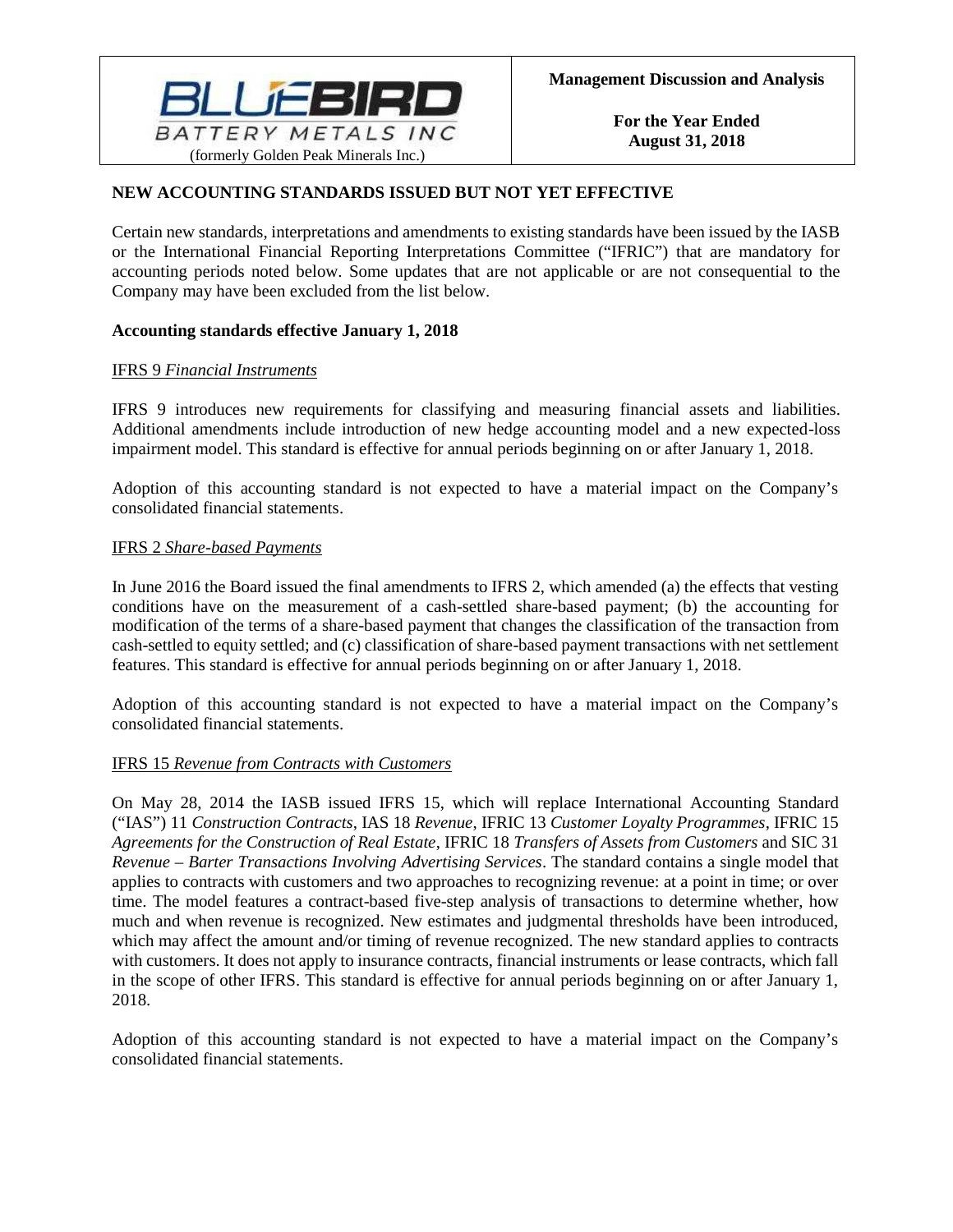

### **Accounting standard effective January 1, 2019**

### IFRS 16 *Leases*

On January 13, 2016 the IASB issued IFRS 16. This standard introduces a single lessee accounting model and requires a lessee to recognize assets and liabilities for all leases with a term of more than 12 months, unless the underlying asset is of low value. A lessee is required to recognize a right-of-use asset representing its right to use the underlying asset and a lease liability representing its obligation to make lease payments. This standard substantially carries forward the lessor accounting requirements of IAS 17 *Leases*, while requiring enhanced disclosures to be provided by lessors. Other areas of the lease accounting model have been impacted, including the definition of a lease. The new standard is effective for annual periods beginning on or after January 1, 2019. Earlier application is permitted for entities that apply IFRS 15 at or before the date of initial adoption of IFRS 16.

The Company has not yet begun the process of assessing the impact that the new and amended standard will have on its consolidated financial statements or whether to early-adopt any of the new requirements.

# **CRITICAL ACCOUNTING POLICIES**

### *Critical judgments in applying accounting policies*

Information about critical judgments in applying accounting policies that have the most significant risk of causing material adjustment to the carrying amounts of assets and liabilities recognized in the consolidated financial statements within the next financial year are discussed below.

### Impairment of exploration and evaluation assets

The application of the Company's accounting policy for exploration and evaluation expenditures and impairment of the capitalized expenditures requires judgment in determining whether it is likely that future economic benefits will flow to the Company, which may be based on assumptions about future events or circumstances. Estimates and assumptions made may change if new information becomes available. If, after an expenditure is capitalized, information becomes available suggesting that the recovery of expenditure is unlikely, the amount capitalized is written off in profit or loss in the year the new information becomes available.

#### Title to mineral property interests

Although the Company has taken steps to verify title to mineral properties in which it has an interest, these procedures do not guarantee the Company's title. Such properties may be subject to prior agreements or transfers and title may be affected by undetected defects.

#### Income taxes

Significant judgment is required in determining the provision for income taxes. There are many transactions and calculations undertaken during the ordinary course of business for which the ultimate tax determination is uncertain. The Company recognizes liabilities and contingencies for anticipated tax audit issues based on the Company's current understanding of the tax law. For matters where it is probable that an adjustment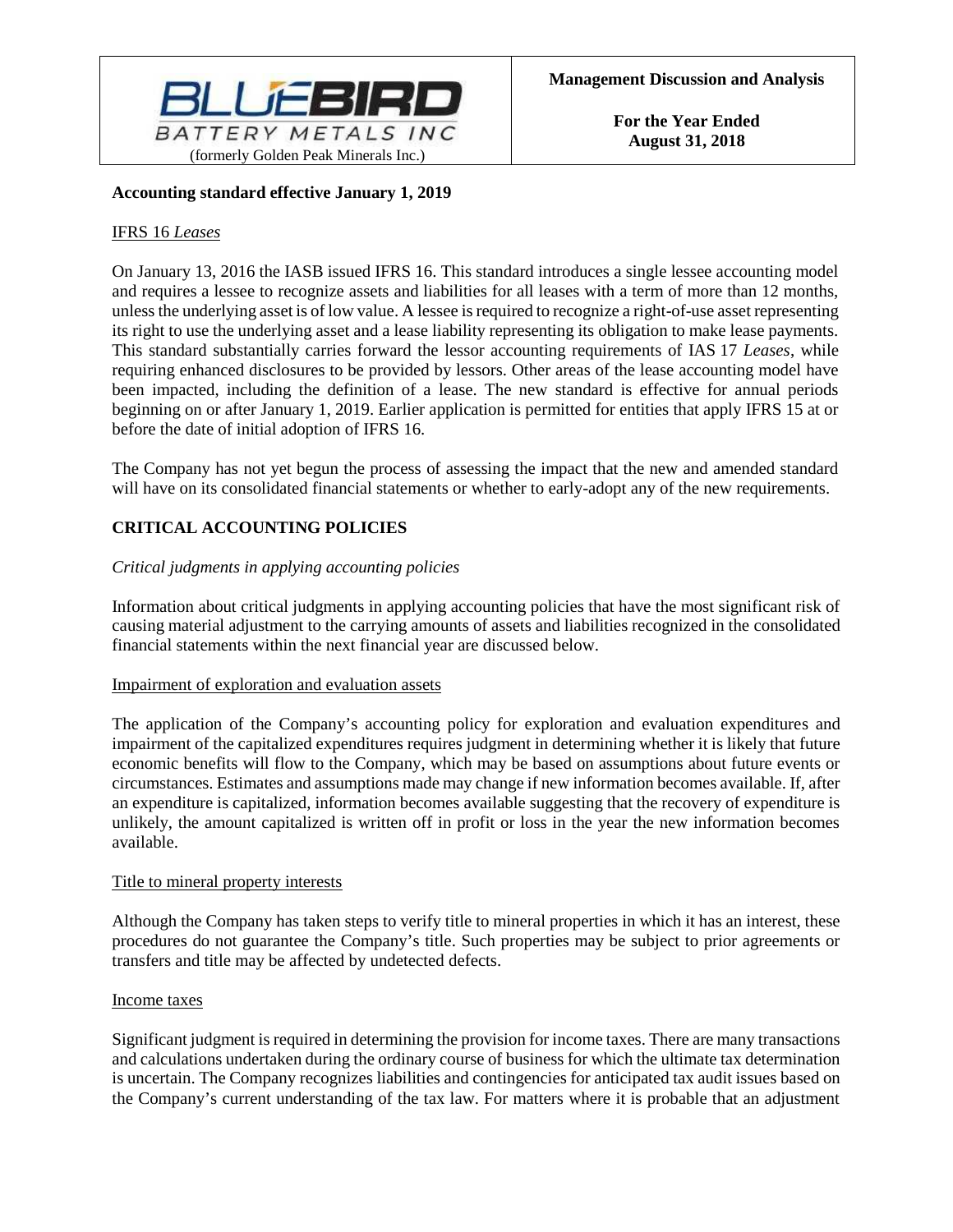

will be made, the Company records its best estimate of the tax liability, including the related interest and penalties in the current tax provision. Management believes they have adequately provided for the probable outcome of these matters; however, the final outcome may result in a materially different outcome than the amount included in the tax liabilities.

In addition, the Company recognizes deferred tax assets relating to tax losses carried forward to the extent that it is probable that taxable profit will be available against which a deductible temporary difference can be utilized. This is deemed to be the case when there are sufficient taxable temporary differences relating to the same taxation authority and the same taxable entity that are expected to reverse in the same year as the expected reversal of the deductible temporary difference, or in years into which a tax loss arising from the deferred tax asset can be carried back or forward. However, utilization of the tax losses also depends on the ability of the taxable entity to satisfy certain tests at the time the losses are recouped.

### Going concern risk assessment

The Company's ability to continue its operations and to realize assets at their carrying values is dependent upon its ability to fund its existing acquisition and exploration commitments on its exploration and evaluation assets when they come due, which would cease to exist if the Company decides to terminate its commitments, and to cover its operating costs. The Company may be able to generate working capital to fund its operations by the sale of its exploration and evaluation assets or raising additional capital through equity markets. However, there is no assurance it will be able to raise funds in the future. The consolidated financial statements do not give effect to any adjustments required to realize it assets and discharge its liabilities in other than the normal course of business and at amounts different from those reflected in the consolidated financial statements.

### *Key sources of estimation uncertainty*

The following are key assumptions concerning the future and other key sources of estimation uncertainty that have a significant risk of resulting in material adjustments to the consolidated financial statements.

#### Decommissioning liabilities

Rehabilitation provisions have been created based on the Company's internal estimates. Assumptions, based on the current economic environment, have been made, which management believes are a reasonable basis upon which to estimate the future liability. These estimates take into account any material changes to the assumptions that occur when reviewed regularly by management. Estimates are reviewed annually and are based on current regulatory requirements. Significant changes in estimates of contamination, restoration standards and techniques will result in changes to provisions from year to year. Actual rehabilitation costs will ultimately depend on future market prices for the rehabilitation costs that will reflect the market condition at the time the rehabilitation costs are actually incurred.

The final cost of the currently recognized rehabilitation provisions may be higher or lower than currently provided for. As at August 31, 2018, the Company has no known rehabilitation requirements, and accordingly, no provision has been made.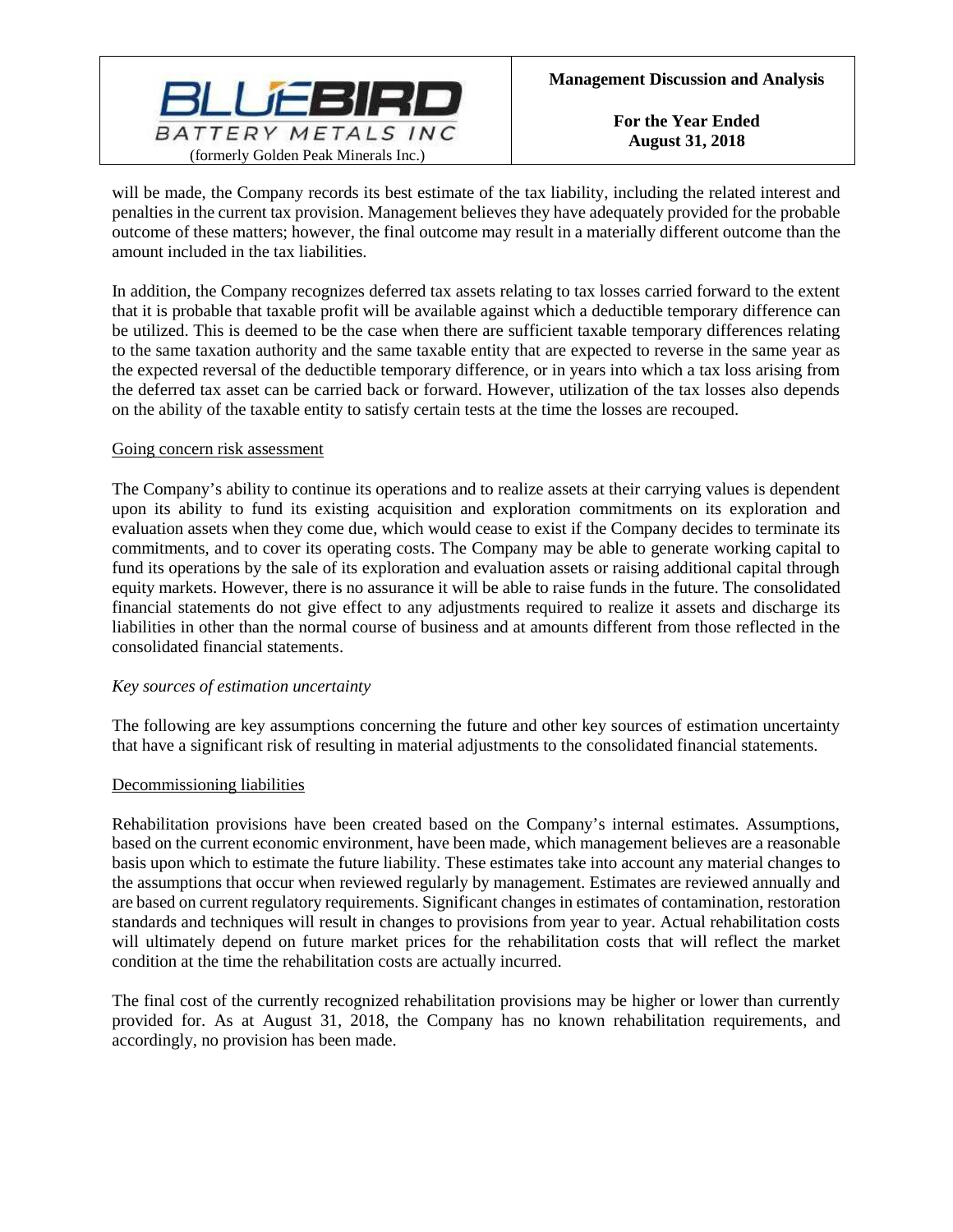

### Valuation of flow-through premium

The determination of the valuation of flow-through premium and warrants in equity units is subject to significant judgment and estimates. The flow-through premium is valued as the estimated premium that investors pay for the flow-through feature, being the portion in excess of the market value of shares without the flow-through feature issued in concurrent private placement financing. In the case that the Company did not issue non-flow-through shares together with the flow-through shares, the market value of shares without the flow-through feature will be determined using their closing quoted bid price.

### **FINANCIAL INSTRUMENTS AND OTHER INSTRUMENTS**

The Company's financial instruments include cash and accounts payable. Cash is classified as fair value through profit or loss. Accounts payable is classified as other financial liabilities. The carrying values of these instruments approximate their fair values due to the relatively short periods to maturity of these instruments.

### **Financial risk management objectives and policies**

The risks associated with these financial instruments and the policies on how to mitigate these risks are set out below. Management manages and monitors these exposures to ensure appropriate measures are implemented in a timely and effective manner.

### Credit risk

Credit risk is the risk of an unexpected loss if a customer or third party to a financial instrument fails to meet its contractual obligations. Financial instruments that potentially subject the Company to concentrations of credit risk consist principally of cash. To minimize the credit risk on cash, the Company places its cash with a major Canadian financial institution.

#### Liquidity risk

The Company manages liquidity risk by maintaining a balance between continuity of funding and flexibility through the use of borrowings. Management closely monitors the liquidity position and expects to have adequate sources of funding to finance the Company's projects and operations. As at August 31, 2018, the Company had cash of \$260,836 (August 31, 2017 - \$178,018) to settle accounts payable and accrued liabilities of \$419,643 (August 31, 2017 - \$191,701), which fall due for payment within 30 days of August 31, 2018. All of the liabilities presented as accounts payable are due within 30 days of the reporting date.

#### Market risk

Market risk is the risk that changes in market prices, such as foreign exchange rates and interest rates, will affect the Company's income or the value of its holdings of financial instruments. The objective of market risk management is to manage and control market risk exposures within acceptable parameters, while optimizing the return on capital.

*i) Currency risk –* The Company's expenses are denominated in Canadian dollars. The Company's corporate office is based in Canada and current exposure to exchange rate